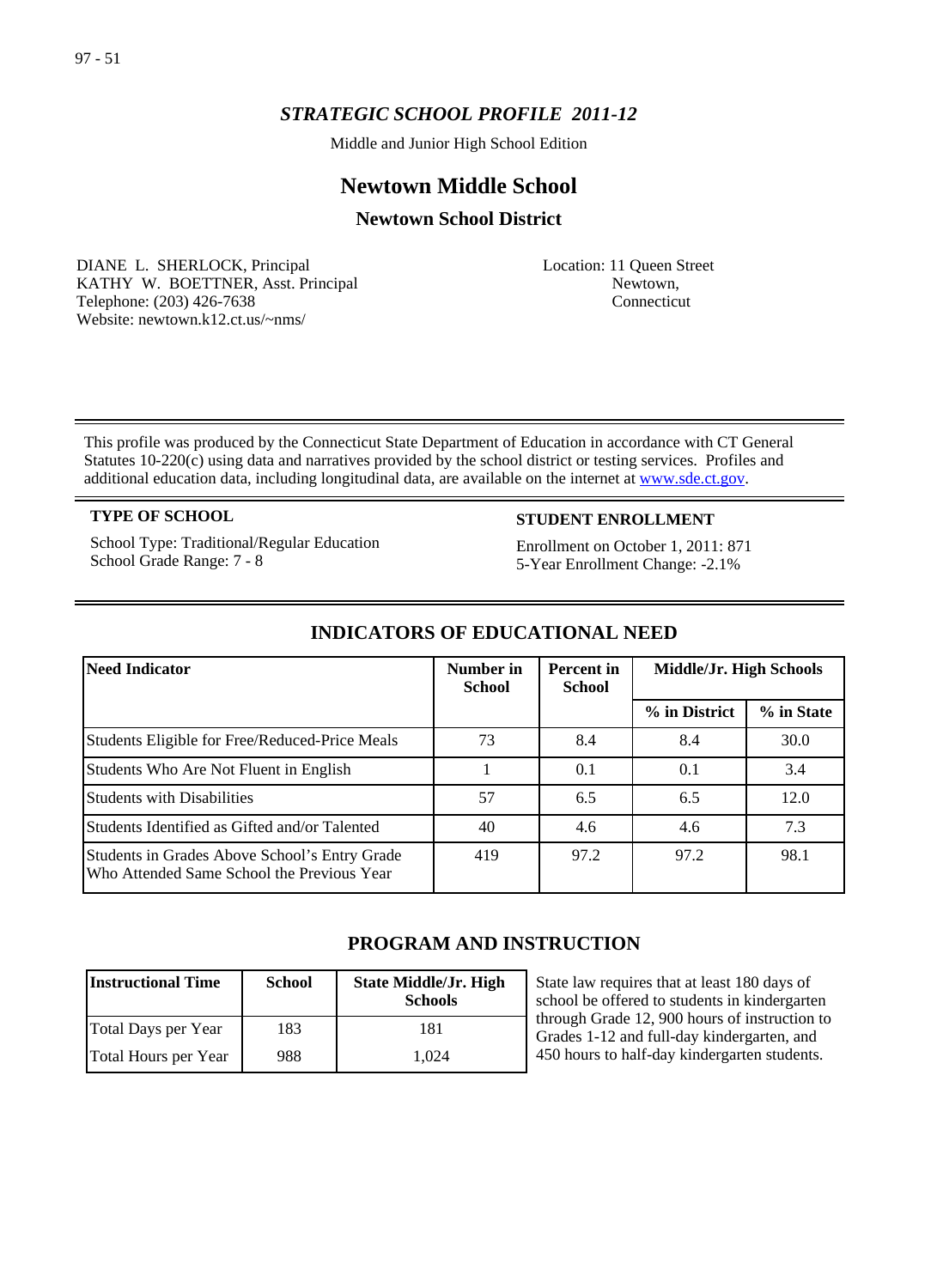| Average Class Size | School | <b>District</b> | <b>State</b> |
|--------------------|--------|-----------------|--------------|
| Grade 5            | N/A    | N/A             | N/A          |
| l Grade 7          | 21.8   | 21.8            | 20.3         |

| <b>Enrollment in Selected High School Level Courses</b> |      |                        |              |  |
|---------------------------------------------------------|------|------------------------|--------------|--|
| <b> Percent of Grade 8</b><br><b>Students Taking</b>    |      | <b>School District</b> | <b>State</b> |  |
| <b>Mathematics</b>                                      | 31.8 | 31.8                   | 37.2         |  |
| <b>World Language</b>                                   | 78.9 | 78.9                   | 49 9         |  |

| <b>Required Hours of Instruction Per Year in Selected Subject Areas</b> |               |              |  |  |
|-------------------------------------------------------------------------|---------------|--------------|--|--|
| Grade 8                                                                 | <b>School</b> | <b>State</b> |  |  |
| Art                                                                     | 31            | 37           |  |  |
| <b>Computer Education</b>                                               | 11            | 18           |  |  |
| <b>English Language Arts</b>                                            | 389           | 226          |  |  |
| Family and Consumer Science                                             | 11            | 12           |  |  |
| Health                                                                  | 11            | 24           |  |  |
| Library Media Skills                                                    | 0             | 9            |  |  |
| Mathematics                                                             | 150           | 159          |  |  |
| Music                                                                   | 59            | 35           |  |  |
| Physical Education                                                      | 59            | 55           |  |  |
| Science                                                                 | 150           | 149          |  |  |
| <b>Social Studies</b>                                                   | 150           | 147          |  |  |
| <b>Technology Education</b>                                             | 11            | 24           |  |  |
| <b>World Languages</b>                                                  | 89            | 91           |  |  |

## **World Language**

Formal instruction (at least 1 hour per week) in French and Spanish starts in Grade 7 in this school. Statewide, 24% of elementary and middle schools that serve Grade 7 start world language instruction by this grade.

## **Lunch**

An average of 26 minutes is provided for lunch during full school days.

| <b>Special Programs</b>                                                                                                 | <b>School</b> | Middle/Jr. High Schools |              |
|-------------------------------------------------------------------------------------------------------------------------|---------------|-------------------------|--------------|
|                                                                                                                         |               | <b>District</b>         | <b>State</b> |
| \% of K-12 Students in Bilingual Education Program or Receiving<br>English as a Second Language Services                | 0.1           | 0.1                     | 3.2          |
| 1% of Identified Gifted and/or Talented Students Who Received<br>Services                                               | 92.5          | 92.5                    | 67.3         |
| % of Special Education Students Attending This School Who<br>Spent Over 79% of Their Time with Their Non-Disabled Peers | 86.0          | 86.0                    | 76.3         |

# **LIBRARY AND COMPUTERS**

Free on-line access to periodicals, newspapers, and other resources is available to all schools through the Connecticut Digital Library at www.iconn.org.

| <b>Instructional Computers and Library</b><br><b>Materials</b> | <b>School</b> |                 | Middle/Jr. High<br><b>Schools</b> |
|----------------------------------------------------------------|---------------|-----------------|-----------------------------------|
|                                                                |               | <b>District</b> | <b>State</b>                      |
| # of Students Per Computer                                     | 3.3           | 3.3             | 2.2                               |
| % of Computers with Internet Access                            | 100.0         | 100.0           | 98.8                              |
| % of Computers that are High or Moderate<br>Power              | 100.0         | 100.0           | 97.2                              |
| # of Print Volumes Per Student*                                | 10.8          | 10.8            | 21.6                              |
| # of Print Periodical Subscriptions                            | 13            | 13              | 20                                |

\*Because a certain number of volumes are needed for a library of adequate breadth and depth, a small school may need a higher number of volumes per student.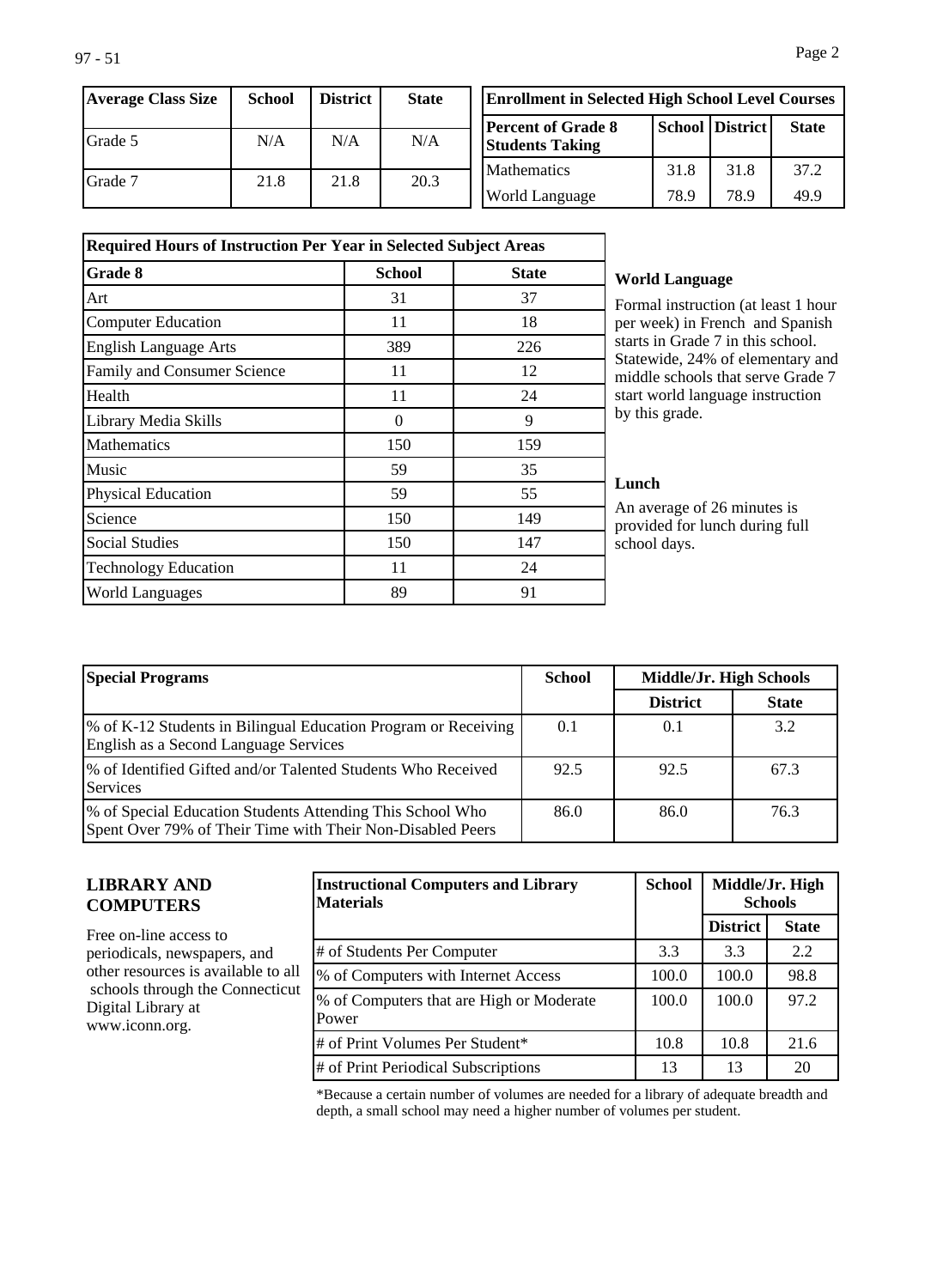# **SCHOOL STAFF**

| <b>Full-Time Equivalent Count of School Staff</b>                               |       |
|---------------------------------------------------------------------------------|-------|
| General Education: Teachers and Instructors                                     | 63.98 |
| Paraprofessional Instructional Assistants                                       | 3.26  |
| Special Education: Teachers and Instructors                                     | 5.00  |
| Paraprofessional Instructional Assistants                                       | 15.00 |
| Library/Media Specialists and/or Assistants                                     | 1.80  |
| Administrators, Coordinators, and Department Chairs                             | 2.00  |
| Instructional Specialists Who Support Teachers (e.g., subject area specialists) | 0.55  |
| Counselors, Social Workers, and School Psychologists                            | 4.50  |
| <b>School Nurses</b>                                                            | 1.60  |
| Other Staff Providing Non-Instructional Services and Support                    | 21.60 |

In full-time alent count. members ing part-time in hool are ed as a fraction ll-time. For ple, a teacher works half-time chool ibutes  $0.50$  to hool's staff count.

| <b>Teachers and Instructors</b>                                                                    | <b>School</b> | Middle/Jr. High Schools |              |
|----------------------------------------------------------------------------------------------------|---------------|-------------------------|--------------|
|                                                                                                    |               | <b>District</b>         | <b>State</b> |
| Average Number of Years of Experience in Education                                                 | 14.8          | 14.0                    | 14.2         |
| % with Master's Degree or Above                                                                    | 84.5          | 84.5                    | 79.3         |
| Classroom Teacher Attendance, 2010-11: Average # of Days<br>Absent Due to Illness or Personal Time | 12.2.         | 12.2                    | 8.9          |
| 1% Assigned to Same School the Previous Year                                                       | 91.5          | 91.5                    | 88.2         |

#### **HOME AND SCHOOL COMMUNICATION AND SUPPORT**

**Teacher E-Mail Addresses:** All teachers at this school have been issued e-mail addresses.

**Online Homework Information:** A portion of the school's website is devoted to homework pages.

The following narrative about how this school promotes and supports parental involvement was submitted by this school.

Newtown Middle School's website is available for parents to access our daily announcements, extracurricular activities, and calendar events. Six parent/student/teacher conference days are held in the fall along with two spring conference dates to keep parents apprised of their children's academic performance. An online Parent Portal affords parents and students the opportunity to monitor academic performance on a daily basis. A monthly newsletter, The Lion's Roar, is published and available online to keep parents informed. To improve communication and enhance preparedness, School Messenger calls are used for community outreach messages. Homework and other information are posted on teachers' websites. Open House for each grade level is held as well as an orientation evening each spring for incoming seventh grade parents. An Evening of the Arts, a community event for parents and students, is held each May to showcase work completed in unified arts classes.Parent volunteers have availed themselves as guest speakers, participants in our annual eighth Career Day, as a PBIS team member, and chaperones for field trips including our three-day Washington, D.C. trip. A Parent Roundtable is offered by our principal on a monthly basis opposite our PTA meeting as a means of building relationships and soliciting ideas to improve our learning community. We have cultivated a very involved and dedicated Parent Teacher Association which has been instrumental in providing enriching experiences such as our annual Cultural Arts programs and in such events as our Book Fair, Magazine Drive, and Eighth Grade Dinner Dance.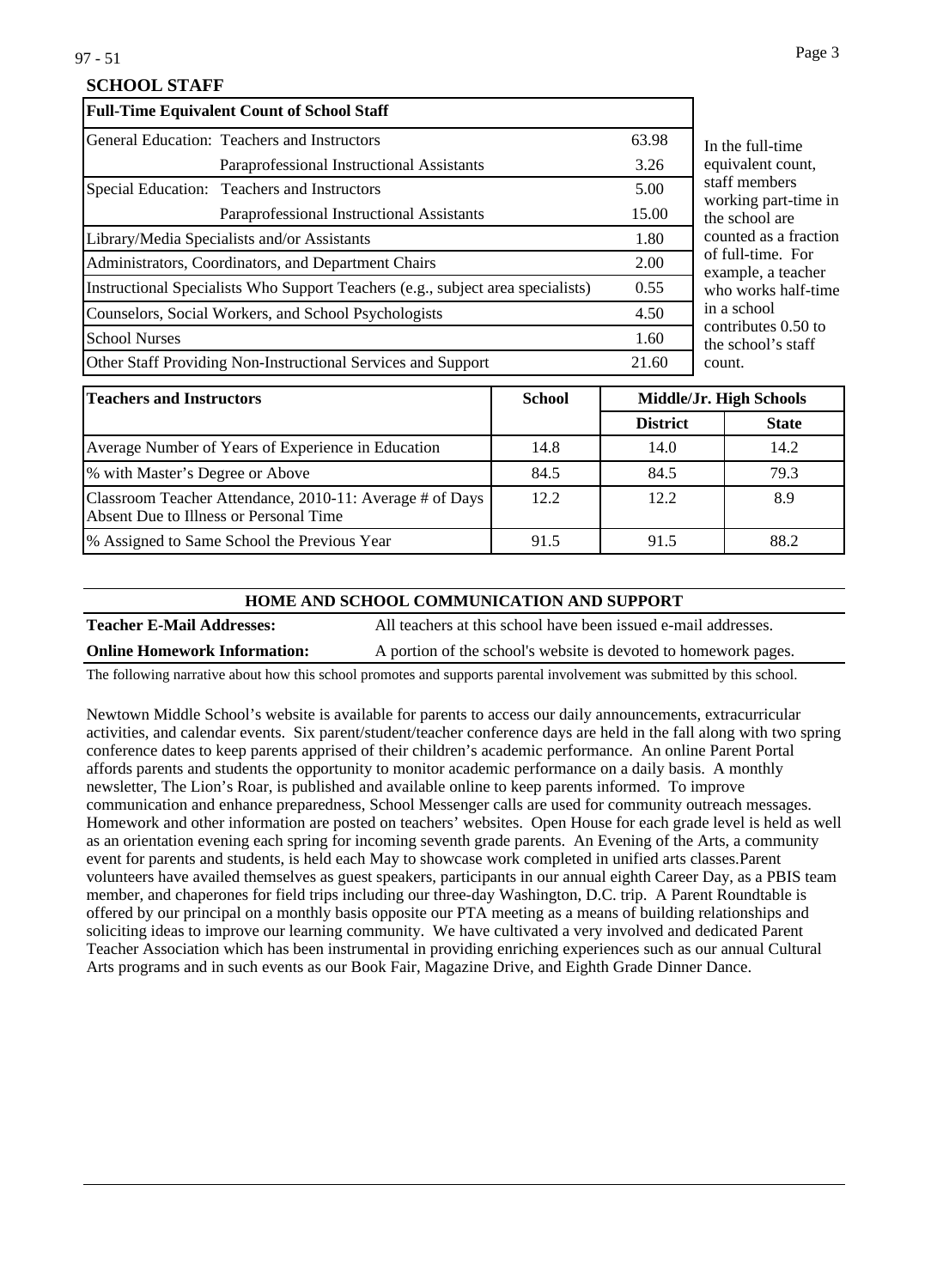| <b>Student Race/Ethnicity</b> |               |                |  |
|-------------------------------|---------------|----------------|--|
| <b>Race/Ethnicity</b>         | <b>Number</b> | <b>Percent</b> |  |
| American Indian               |               | 0.0            |  |
| Asian American                | 20            | 2.3            |  |
| Black                         | 13            | 1.5            |  |
| Hispanic                      | 36            | 4.1            |  |
| Pacific Islander              |               | 0.0            |  |
| White                         | 795           | 91.3           |  |
| Two or more races             |               | 0.8            |  |
| <b>Total Minority</b>         | 76            | 8.7            |  |

# **Percent of Minority Professional Staff:** 0.0%

#### **Non-English Home Language**:

1.3% of this school's students (excluding prekindergarten students) come from homes where English is not the primary language.The number of non-English home languages is 6.

## **EFFORTS TO REDUCE RACIAL, ETHNIC AND ECONOMIC ISOLATION**

Below is the description submitted by this school of how it provides educational opportunities for its students to interact with students and teachers from diverse racial, ethnic, and economic backgrounds.

Newtown Middle School has established a sister school partnership with Liaocheng Middle School (#3) in China. A Chinese delegation consisting of students and teachers visited NMS for one week in February. In turn, three teachers traveled for two weeks in April to the province of Shandong for collegial discourse and cultural immersion. We are committed to providing our students with opportunities to learn about diverse cultures and to celebrate individuality. Students develop personal mission statements that promote acceptance of diversity and cultural understanding. A focus of the social studies and language arts curricula is on themes of tolerance, understanding, and elimination of prejudice. Specifically, the study of Native Americans and African Americans highlights types of discrimination, bias, and stereotypes through role-playing, reflective journal writing, literature and poetry readings, and class discussion to enhance students' understanding. Our world language departments broaden cultural experiences with hands-on activities as well as opportunities for international travel to Spain and Quebec. Guidance counselors have designed curriculum and developmental guidance lessons focusing on mean behaviors and sexual harassment. An after-school activity, Labels Are For Jars, celebrates diversity in our NMS community. Yearly, our PTA's Cultural Arts Program sponsors quality enrichment programs: Chris Waddell, a champion paralympic athlete, offered his "Nametags" presentation about resiliency and community; the musical group, Boogie Chillun," took students on a journey through America's rich musical history. In terms of outreach efforts, numerous campaigns represent school-wide efforts such as our Student Council's Food Drive and focus on cancer awareness and pediatric oncology. In addition, our school's Interact Club participated in numerous service projects such as Share Our Strength's Great American Bake Sale.

| <b>Physical Fitness: % Reaching</b><br>Health Standard on All Four Tests* | <b>School</b> | <b>District</b> | <b>State</b> | % of Schools in State with Equal<br>or Lower Percent Reaching<br><b>Standard</b> |
|---------------------------------------------------------------------------|---------------|-----------------|--------------|----------------------------------------------------------------------------------|
| Grade 4                                                                   | N/A           | N/A             | N/A          | N/A                                                                              |
| Grade 6                                                                   | N/A           | N/A             | N/A          | N/A                                                                              |
| Grade 8                                                                   | 62.8          | 62.8            | 49.8         | 77.1                                                                             |

# **STUDENT PERFORMANCE AND BEHAVIOR**

\*Includes tests for flexibility, abdominal strength and endurance, upper-body strength and aerobic endurance.

**Connecticut Mastery Test, Fourth Generation, % Goal.** The Goal level is more demanding than the Proficient level, but not as high as the Advanced level, reported in the No Child Left Behind Report Cards.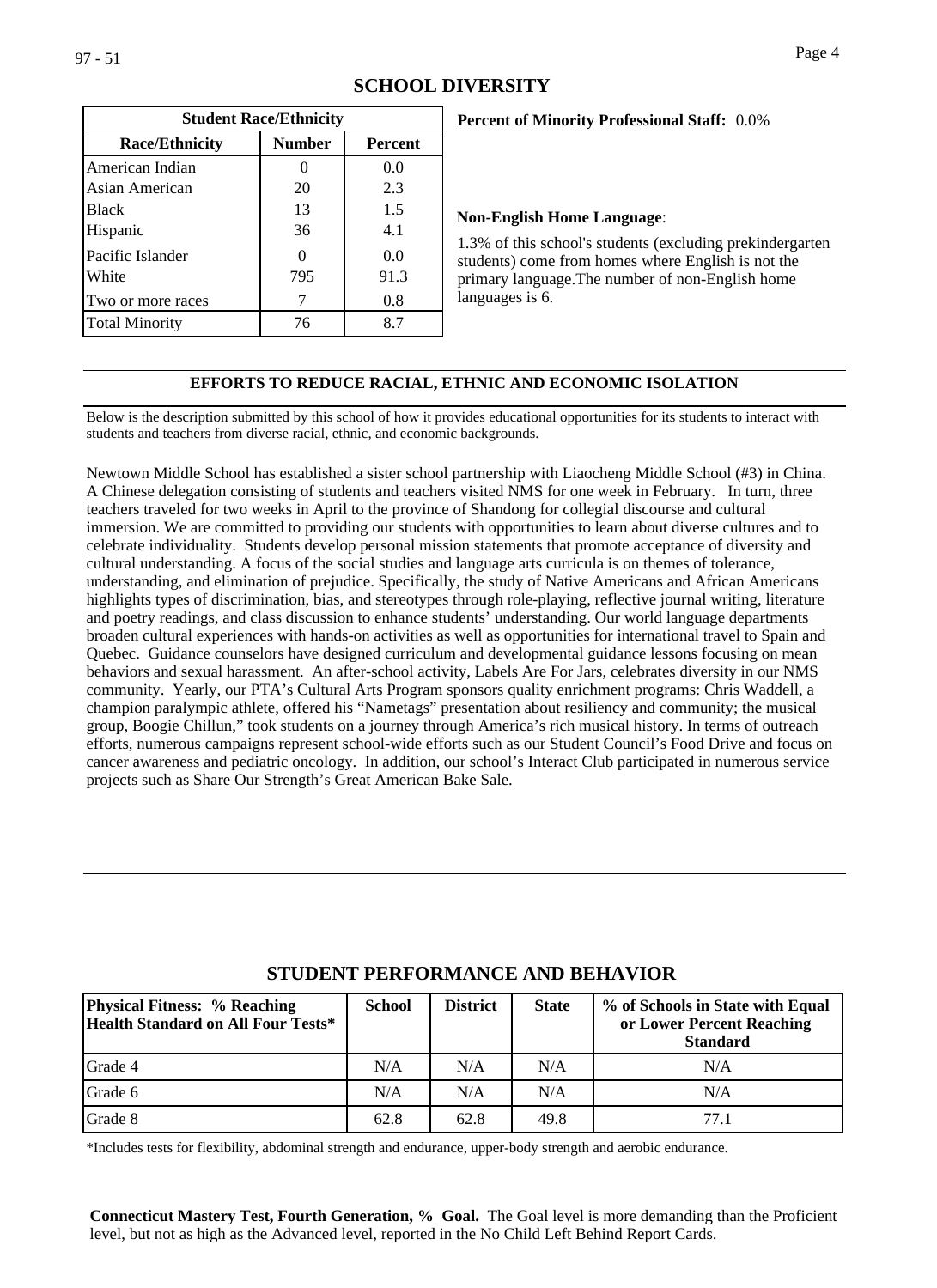| I<br>×<br>۰.<br>٧ |  |  |  |
|-------------------|--|--|--|
|-------------------|--|--|--|

| <b>Grade and CMT</b><br><b>Subject Area</b> | <b>School</b> | <b>District</b> | <b>State</b> | % of Schools in State with<br><b>Equal or Lower Percent</b><br><b>Meeting Goal</b> |
|---------------------------------------------|---------------|-----------------|--------------|------------------------------------------------------------------------------------|
| Grade 4 Reading                             | N/A           | N/A             | N/A          | N/A                                                                                |
| Writing                                     | N/A           | N/A             | N/A          | N/A                                                                                |
| <b>Mathematics</b>                          | N/A           | N/A             | N/A          | N/A                                                                                |
| Grade 5 Reading                             | N/A           | N/A             | N/A          | N/A                                                                                |
| Writing                                     | N/A           | N/A             | N/A          | N/A                                                                                |
| <b>Mathematics</b>                          | N/A           | N/A             | N/A          | N/A                                                                                |
| Science                                     | N/A           | N/A             | N/A          | N/A                                                                                |
| Grade 6 Reading                             | N/A           | N/A             | N/A          | N/A                                                                                |
| Writing                                     | N/A           | N/A             | N/A          | N/A                                                                                |
| <b>Mathematics</b>                          | N/A           | N/A             | N/A          | N/A                                                                                |
| Grade 7 Reading                             | 96.2          | 96.2            | 79.8         | 96.4                                                                               |
| Writing                                     | 88.6          | 88.6            | 65.6         | 95.0                                                                               |
| Mathematics                                 | 95.3          | 95.3            | 68.1         | 99.6                                                                               |
| Grade 8 Reading                             | 95.5          | 95.5            | 76.8         | 95.9                                                                               |
| Writing                                     | 93.4          | 93.0            | 68.3         | 97.1                                                                               |
| Mathematics                                 | 94.7          | 94.5            | 67.2         | 98.5                                                                               |
| Science                                     | 88.5          | 88.3            | 61.9         | 95.3                                                                               |

results the nance of is with ble tests ere enrolled listrict at e of testing, ess of the of time they nrolled in trict. for fewer students presented.

re detailed esults, go to treports.

To see the NCLB Report Card for this school, go to [www.sde.ct.gov](http://www.sde.ct.gov/) and click on "No Child Left Behind."

| <b>Student Attendance</b> | School | District Middle/Jr. High<br><b>Schools</b> | State Middle/Jr. High<br><b>Schools</b> |
|---------------------------|--------|--------------------------------------------|-----------------------------------------|
| % Present on October 1    | 95.2   | 95.2                                       | 95.9                                    |

#### **Disciplinary Offenses**

Disciplinary offenses committed by students include all serious offenses, offenses involving drugs, alcohol, or tobacco, and all incidents resulting in suspension or expulsion. In the 2010-11 school year, 33 students were responsible for these incidents. These students represent 3.7% of the estimated number of students who attended this school at some point during the 2010-11 school year.

# **Truancy**

During the 2010-11 school year, 5 students qualified as truant under state statute. As these counts rely on school-level policies regarding unexcused adsences, they are not comparable between schools.

| Number of Incidents by Disciplinary Offense Category, 2010-11 |                             |                             |  |  |  |
|---------------------------------------------------------------|-----------------------------|-----------------------------|--|--|--|
| <b>Offense Category</b>                                       | <b>Location of Incident</b> |                             |  |  |  |
|                                                               | <b>School</b>               | <b>Other Location</b>       |  |  |  |
| Violent Crimes Against Persons                                | $\mathfrak{D}$              |                             |  |  |  |
| Sexually Related Behavior                                     | 5                           | 2                           |  |  |  |
| Personally Threatening Behavior                               | 6                           | 3                           |  |  |  |
| Theft                                                         | 1                           | $\Omega$                    |  |  |  |
| Physical/Verbal Confrontation                                 | 13                          | $\Omega$                    |  |  |  |
| Fighting/Battery                                              | 0                           | ∩                           |  |  |  |
| <b>Property Damage</b>                                        | $\mathfrak{D}$              | $\Omega$                    |  |  |  |
| Weapons                                                       |                             | $\mathcal{D}_{\mathcal{L}}$ |  |  |  |
| Drugs/Alcohol/Tobacco                                         | 2                           |                             |  |  |  |
| <b>School Policy Violations</b>                               | 12                          | 5                           |  |  |  |
| Total                                                         | 44                          | 12                          |  |  |  |